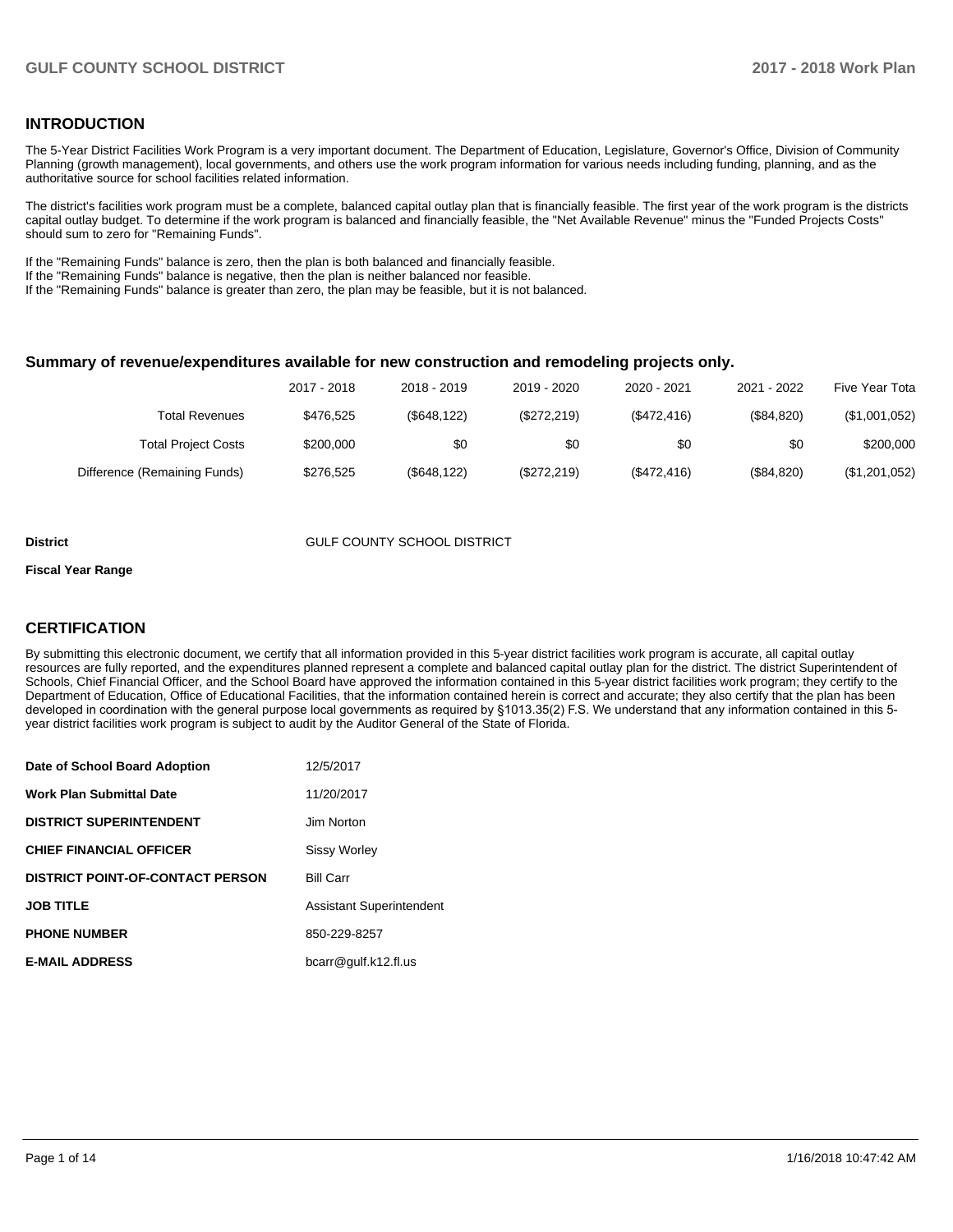# **Expenditures**

## **Expenditure for Maintenance, Repair and Renovation from 1.50-Mills and PECO**

Annually, prior to the adoption of the district school budget, each school board must prepare a tentative district facilities work program that includes a schedule of major repair and renovation projects necessary to maintain the educational and ancillary facilities of the district.

| Item                                                                                                                                                                                      | $2017 - 2018$<br><b>Actual Budget</b> | 2018 - 2019<br>Projected | 2019 - 2020<br>Projected | 2020 - 2021<br>Projected | 2021 - 2022<br>Projected | <b>Total</b> |
|-------------------------------------------------------------------------------------------------------------------------------------------------------------------------------------------|---------------------------------------|--------------------------|--------------------------|--------------------------|--------------------------|--------------|
| <b>HVAC</b>                                                                                                                                                                               | \$40,000                              | \$45,000                 | \$45,000                 | \$45,000                 | \$40,000                 | \$215,000    |
| DISTRICT ADMINISTRATIVE OFFICES, GULF ADULT SCHOOL, PORT SAINT JOE ELEMENTARY, PORT SAINT JOE JUNIOR SENIOR<br>Locations:<br>HIGH, WEWAHITCHKA ELEMENTARY, WEWAHITCHKA JUNIOR SENIOR HIGH |                                       |                          |                          |                          |                          |              |
| Flooring                                                                                                                                                                                  | \$50,000                              | \$50,000                 | \$50,000                 | \$50,000                 | \$50,000                 | \$250,000    |
| DISTRICT ADMINISTRATIVE OFFICES, GULF ADULT SCHOOL, PORT SAINT JOE ELEMENTARY, PORT SAINT JOE JUNIOR SENIOR<br>Locations:<br>HIGH, WEWAHITCHKA ELEMENTARY                                 |                                       |                          |                          |                          |                          |              |
| Roofing                                                                                                                                                                                   | \$100.000                             | \$100.000                | \$100.000                | \$100.000                | \$100.000                | \$500.000    |
| DISTRICT ADMINISTRATIVE OFFICES, GULF ADULT SCHOOL, PORT SAINT JOE ELEMENTARY, PORT SAINT JOE JUNIOR SENIOR<br>Locations:<br>HIGH, WEWAHITCHKA ELEMENTARY, WEWAHITCHKA JUNIOR SENIOR HIGH |                                       |                          |                          |                          |                          |              |
| Safety to Life                                                                                                                                                                            | \$0                                   | \$0                      | \$0                      | \$0 <sub>1</sub>         | \$0                      | \$0          |
| No Locations for this expenditure.<br>Locations:                                                                                                                                          |                                       |                          |                          |                          |                          |              |
| Fencing                                                                                                                                                                                   | \$0                                   | \$0                      | \$0                      | \$0                      | \$0                      | \$0          |
| Locations:<br>No Locations for this expenditure.                                                                                                                                          |                                       |                          |                          |                          |                          |              |
| Parking                                                                                                                                                                                   | \$0                                   | \$0                      | \$0                      | \$0                      | \$0                      | \$0          |
| Locations: No Locations for this expenditure.                                                                                                                                             |                                       |                          |                          |                          |                          |              |
| Electrical                                                                                                                                                                                | \$0                                   | \$0                      | \$0                      | \$0                      | \$0                      | \$0          |
| Locations:<br>No Locations for this expenditure.                                                                                                                                          |                                       |                          |                          |                          |                          |              |
| Fire Alarm                                                                                                                                                                                | \$5,000                               | \$5,000                  | \$5,000                  | \$5,000                  | \$5,000                  | \$25,000     |
| Locations: DISTRICT ADMINISTRATIVE OFFICES, GULF ADULT SCHOOL, PORT SAINT JOE ELEMENTARY, PORT SAINT JOE JUNIOR SENIOR<br>HIGH, WEWAHITCHKA ELEMENTARY, WEWAHITCHKA JUNIOR SENIOR HIGH    |                                       |                          |                          |                          |                          |              |
| Telephone/Intercom System                                                                                                                                                                 | \$0                                   | \$0                      | \$0                      | \$0 <sub>1</sub>         | \$0                      | \$0          |
| Locations: No Locations for this expenditure.                                                                                                                                             |                                       |                          |                          |                          |                          |              |
| <b>Closed Circuit Television</b>                                                                                                                                                          | \$0                                   | \$0                      | \$0                      | \$0                      | \$0                      | \$0          |
| Locations: No Locations for this expenditure.                                                                                                                                             |                                       |                          |                          |                          |                          |              |
| Paint                                                                                                                                                                                     | \$0                                   | \$0                      | \$0                      | \$0 <sub>1</sub>         | \$0                      | \$0          |
| Locations: No Locations for this expenditure.                                                                                                                                             |                                       |                          |                          |                          |                          |              |
| Maintenance/Repair                                                                                                                                                                        | \$70,000                              | \$70.000                 | \$70.000                 | \$70,000                 | \$70,000                 | \$350.000    |
| DISTRICT ADMINISTRATIVE OFFICES, GULF ADULT SCHOOL, PORT SAINT JOE ELEMENTARY, PORT SAINT JOE JUNIOR SENIOR<br>Locations:<br>HIGH, WEWAHITCHKA ELEMENTARY, WEWAHITCHKA JUNIOR SENIOR HIGH |                                       |                          |                          |                          |                          |              |
| Sub Total:                                                                                                                                                                                | \$265,000                             | \$270,000                | \$270,000                | \$270,000                | \$265,000                | \$1,340,000  |

| IPECC<br>Expenditures<br>Maintenance<br>∟ບບ | $\sim$<br>ፍ ደ′<br>ບມະ<br>woz | $\sqrt{2}$<br>\$82.<br>103 | $\sim$<br>ሰሰባ<br>ა¤ა<br>- כט | 100<br>\$82.<br>. טט | $\sqrt{2}$<br>\$82.103 | - - -<br>. . |
|---------------------------------------------|------------------------------|----------------------------|------------------------------|----------------------|------------------------|--------------|
|---------------------------------------------|------------------------------|----------------------------|------------------------------|----------------------|------------------------|--------------|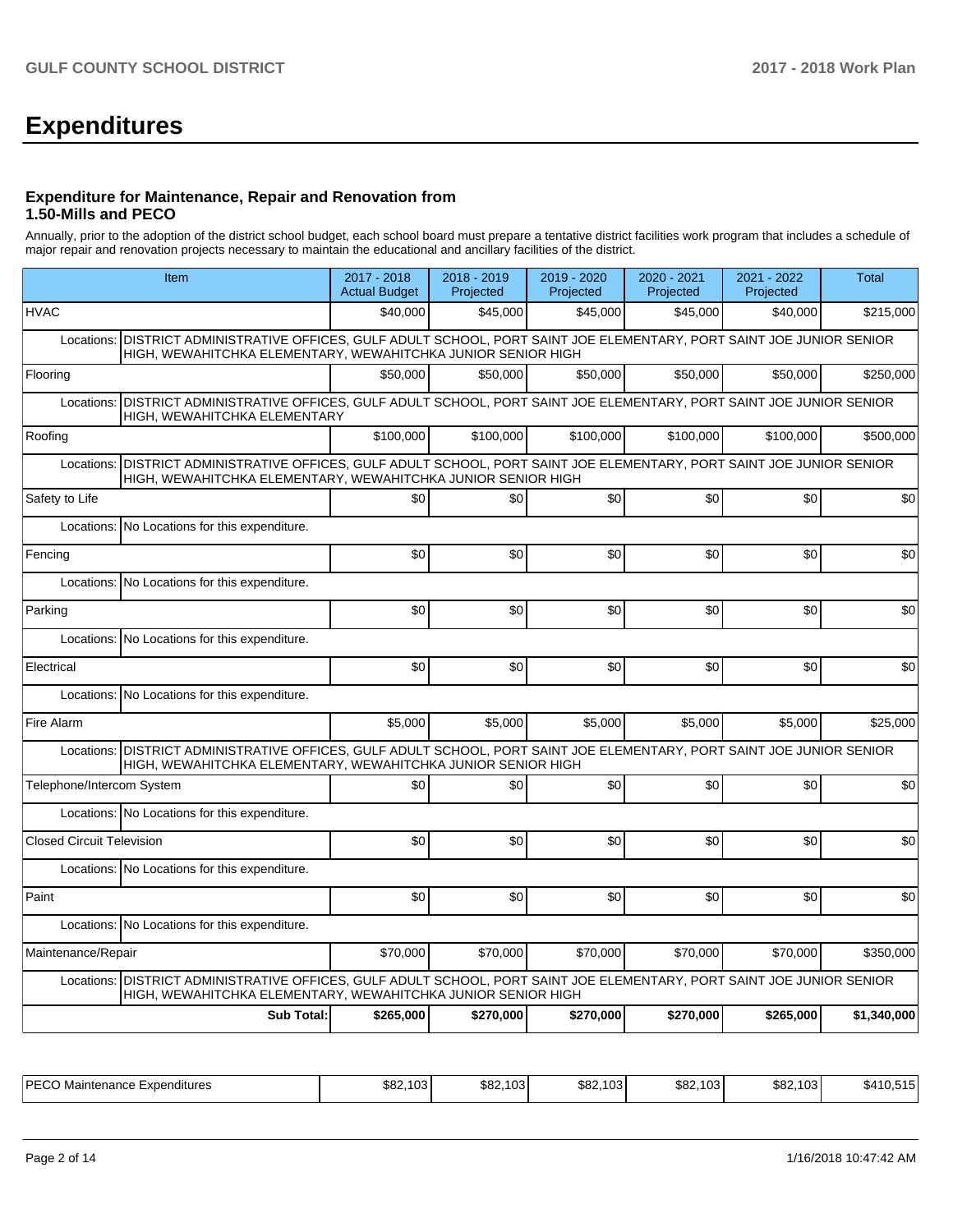| 1.50 Mill Sub<br>Total: | 1330 0551<br>339.9331 | \$187.897 | \$187,897 | \$187,897 | \$182.897 | \$1,086,543 |
|-------------------------|-----------------------|-----------|-----------|-----------|-----------|-------------|
|                         |                       |           |           |           |           |             |

|                                                                                                                                                                                       | Other Items | 2017 - 2018<br><b>Actual Budget</b> | $2018 - 2019$<br>Projected | 2019 - 2020<br>Projected | $2020 - 2021$<br>Projected | 2021 - 2022<br>Projected | <b>Total</b> |  |
|---------------------------------------------------------------------------------------------------------------------------------------------------------------------------------------|-------------|-------------------------------------|----------------------------|--------------------------|----------------------------|--------------------------|--------------|--|
| technology                                                                                                                                                                            |             | \$81,558                            | \$0                        | \$0                      | \$0                        | \$0                      | \$81,558     |  |
| Locations DISTRICT ADMINISTRATIVE OFFICES, GULF ADULT SCHOOL, PORT SAINT JOE ELEMENTARY, PORT SAINT JOE JUNIOR SENIOR<br>HIGH, WEWAHITCHKA ELEMENTARY, WEWAHITCHKA JUNIOR SENIOR HIGH |             |                                     |                            |                          |                            |                          |              |  |
| lighting                                                                                                                                                                              |             | \$75,500                            | \$0                        | \$0                      | \$0                        | \$0                      | \$75,500     |  |
| Locations WEWAHITCHKA JUNIOR SENIOR HIGH                                                                                                                                              |             |                                     |                            |                          |                            |                          |              |  |
|                                                                                                                                                                                       | Total:l     | \$422,058                           | \$270,000                  | \$270,000                | \$270,000                  | \$265,000                | \$1,497,058  |  |

## **Local 1.50 Mill Expenditure For Maintenance, Repair and Renovation**

Anticipated expenditures expected from local funding sources over the years covered by the current work plan.

| Item                                                         | 2017 - 2018<br><b>Actual Budget</b> | 2018 - 2019<br>Projected | 2019 - 2020<br>Projected | 2020 - 2021<br>Projected | 2021 - 2022<br>Projected | <b>Total</b> |
|--------------------------------------------------------------|-------------------------------------|--------------------------|--------------------------|--------------------------|--------------------------|--------------|
| Remaining Maint and Repair from 1.5 Mills                    | \$339,955                           | \$187,897                | \$187,897                | \$187,897                | \$182,897                | \$1,086,543  |
| Maintenance/Repair Salaries                                  | \$0                                 | \$0                      | \$0                      | \$0                      | \$0                      | \$0          |
| <b>School Bus Purchases</b>                                  | \$0                                 | \$250,000                | \$0                      | \$250,000                | \$0                      | \$500,000    |
| <b>Other Vehicle Purchases</b>                               | \$0                                 | \$0                      | \$0                      | \$0                      | \$0                      | \$0          |
| <b>Capital Outlay Equipment</b>                              | \$100,000                           | \$125,000                | \$0                      | \$0                      | \$0                      | \$225,000    |
| <b>Rent/Lease Payments</b>                                   | \$0                                 | \$0                      | \$0                      | \$0                      | \$0                      | \$0          |
| <b>COP Debt Service</b>                                      | \$0                                 | \$0                      | \$0                      | \$0                      | \$0                      | \$0          |
| Rent/Lease Relocatables                                      | \$0                                 | \$0                      | \$0                      | \$0                      | \$0                      | \$0          |
| <b>Environmental Problems</b>                                | \$0                                 | \$0                      | \$0                      | \$0                      | \$0                      | \$0          |
| s.1011.14 Debt Service                                       | \$0                                 | \$0                      | \$0                      | \$0                      | \$0                      | \$0          |
| Special Facilities Construction Account                      | \$0                                 | \$0                      | \$0                      | \$0                      | \$0                      | \$0          |
| Premiums for Property Casualty Insurance - 1011.71<br>(4a,b) | \$120,000                           | \$101,302                | \$120,000                | \$120,000                | \$0                      | \$461,302    |
| Qualified School Construction Bonds (QSCB)                   | \$0                                 | \$0                      | \$0                      | \$0                      | \$0                      | \$0          |
| Qualified Zone Academy Bonds (QZAB)                          | \$0                                 | \$0                      | \$0                      | \$0                      | \$0                      | \$0          |
| Covered Play WEL                                             | \$200,000                           | \$0                      | \$0                      | \$0                      | \$0                      | \$200,000    |
| <b>Local Expenditure Totals:</b>                             | \$759,955                           | \$664,199                | \$307,897                | \$557,897                | \$182,897                | \$2,472,845  |

## **Revenue**

## **1.50 Mill Revenue Source**

Schedule of Estimated Capital Outlay Revenue from each currently approved source which is estimated to be available for expenditures on the projects included in the tentative district facilities work program. All amounts are NET after considering carryover balances, interest earned, new COP's, 1011.14 and 1011.15 loans, etc. Districts cannot use 1.5-Mill funds for salaries except for those explicitly associated with maintenance/repair projects. (1011.71 (5), F.S.)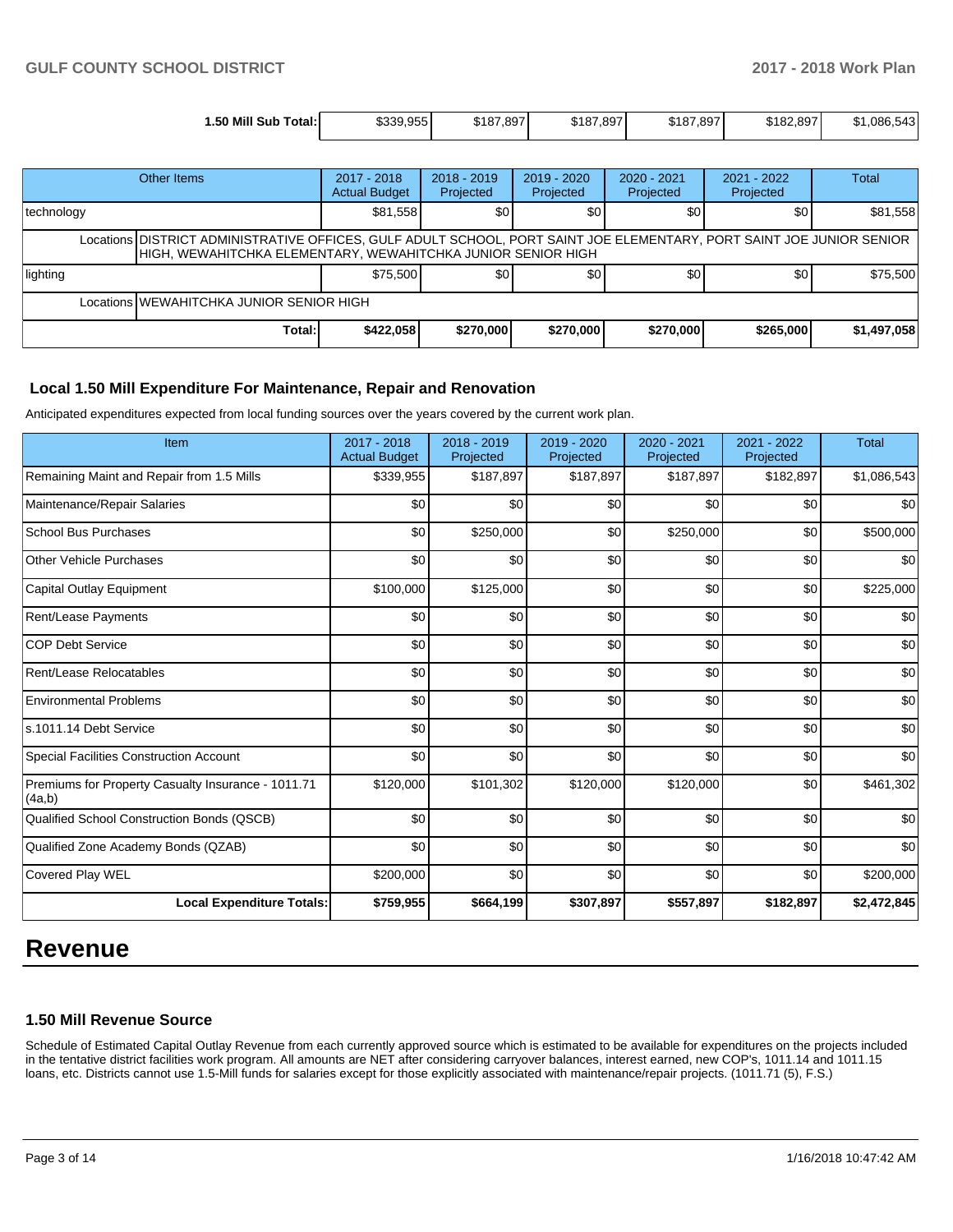## **GULF COUNTY SCHOOL DISTRICT 2017 - 2018 Work Plan**

| Item                                                                                | Fund | 2017 - 2018<br><b>Actual Value</b> | $2018 - 2019$<br>Projected | $2019 - 2020$<br>Projected | $2020 - 2021$<br>Projected | $2021 - 2022$<br>Projected | <b>Total</b>    |
|-------------------------------------------------------------------------------------|------|------------------------------------|----------------------------|----------------------------|----------------------------|----------------------------|-----------------|
| $(1)$ Non-exempt property<br>lassessed valuation                                    |      | \$1,712,636,388                    | \$1,816,990,989            | \$1,896,136,361            | \$1,995,622,178            | \$2,098,477,141            | \$9,519,863,057 |
| $(2)$ The Millege projected for<br>discretionary capital outlay per<br>ls.1011.71   |      | 0.68                               | 0.00                       | 0.00                       | 0.00                       | 0.00                       |                 |
| $(3)$ Full value of the 1.50-Mill<br>discretionary capital outlay per<br>ls.1011.71 |      | \$2,877,229                        | \$3,052,545                | \$3,185,509                | \$3,352,645                | \$3,525,442                | \$15,993,370    |
| $(4)$ Value of the portion of the 1.50<br>-Mill ACTUALLY levied                     | 370I | \$1,118,009                        | \$0                        | \$0                        | \$0                        | \$0                        | \$1,118,009     |
| $(5)$ Difference of lines $(3)$ and $(4)$                                           |      | \$1,759,220                        | \$3,052,545                | \$3,185,509                | \$3,352,645                | \$3,525,442                | \$14,875,361    |

## **PECO Revenue Source**

The figure in the row designated "PECO Maintenance" will be subtracted from funds available for new construction because PECO maintenance dollars cannot be used for new construction.

| Item                           | Fund | $2017 - 2018$<br><b>Actual Budget</b> | $2018 - 2019$<br>Projected | 2019 - 2020<br>Projected | $2020 - 2021$<br>Projected | $2021 - 2022$<br>Projected | <b>Total</b> |
|--------------------------------|------|---------------------------------------|----------------------------|--------------------------|----------------------------|----------------------------|--------------|
| <b>IPECO New Construction</b>  | 340  | \$0                                   | \$٥Ι                       | \$19.601                 | \$69.404                   | \$87,000                   | \$176,005    |
| IPECO Maintenance Expenditures |      | \$82,103                              | \$82,103                   | \$82.103                 | \$82,103                   | \$82,103                   | \$410,515    |
|                                |      | \$82,103                              | \$82,103                   | \$101.704                | \$151.507                  | \$169,103                  | \$586,520    |

## **CO & DS Revenue Source**

Revenue from Capital Outlay and Debt Service funds.

| Item                                      | Fund | $2017 - 2018$<br><b>Actual Budget</b> | $2018 - 2019$<br>Projected | 2019 - 2020<br>Projected | $2020 - 2021$<br>Projected | $2021 - 2022$<br>Projected | Total    |
|-------------------------------------------|------|---------------------------------------|----------------------------|--------------------------|----------------------------|----------------------------|----------|
| ICO & DS Cash Flow-through<br>Distributed | 360  | \$10.088                              | \$10.088                   | \$10.088                 | \$10.088                   | \$10.088                   | \$50,440 |
| ICO & DS Interest on<br>Undistributed CO  | 360  | \$989                                 | \$989                      | \$989                    | \$989                      | \$989                      | \$4,945  |
|                                           |      | \$11,077                              | \$11,077                   | \$11,077                 | \$11,077                   | \$11,077                   | \$55,385 |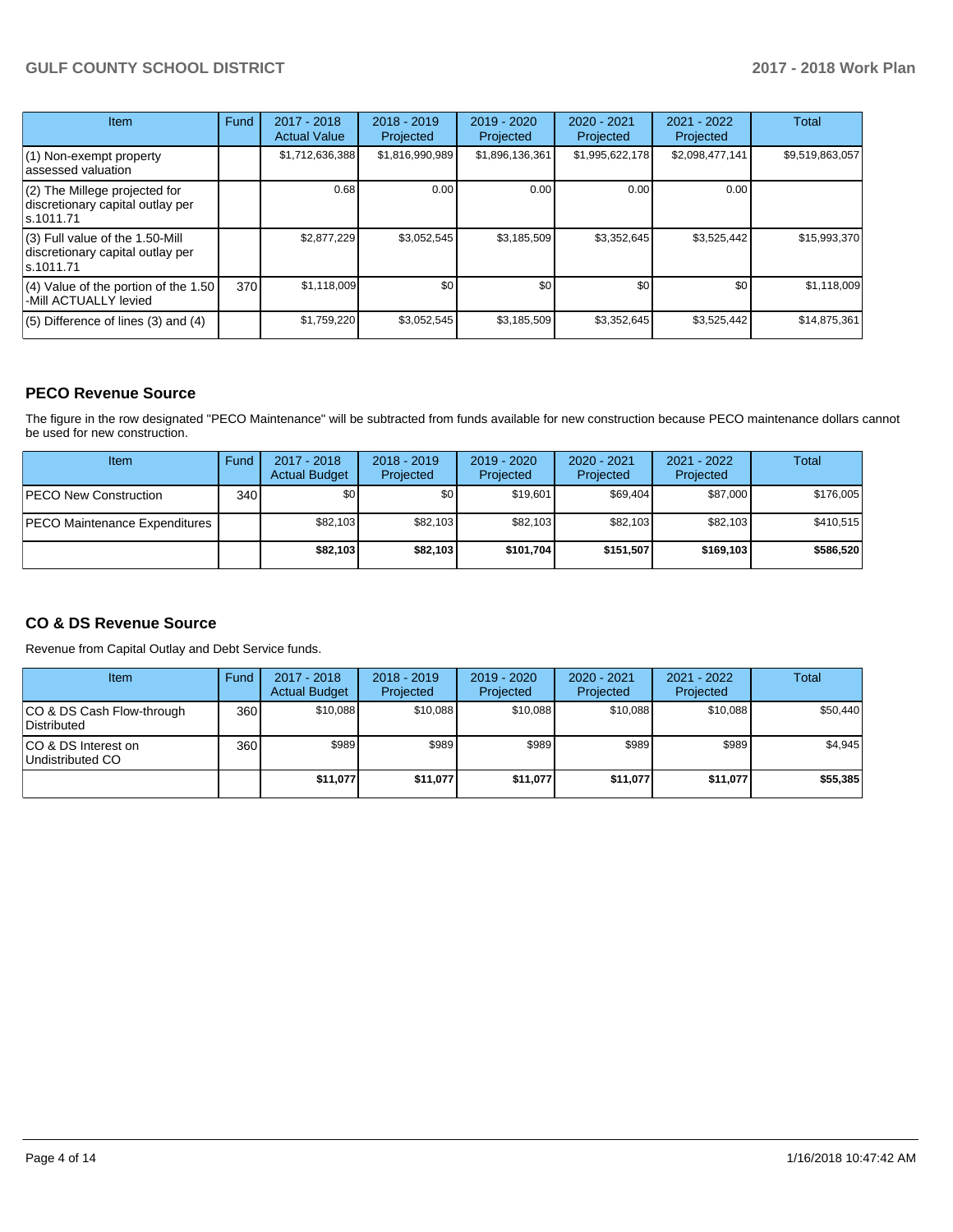## **Fair Share Revenue Source**

Nothing reported for this section. All legally binding commitments for proportionate fair-share mitigation for impacts on public school facilities must be included in the 5-year district work program.

## **Sales Surtax Referendum**

Specific information about any referendum for a 1-cent or 1/2-cent surtax referendum during the previous year.

**Did the school district hold a surtax referendum during the past fiscal year 2016 - 2017?**

No

## **Additional Revenue Source**

Any additional revenue sources

| Item                                                                                                   | $2017 - 2018$<br><b>Actual Value</b> | $2018 - 2019$<br>Projected | 2019 - 2020<br>Projected | 2020 - 2021<br>Projected | 2021 - 2022<br>Projected | <b>Total</b> |
|--------------------------------------------------------------------------------------------------------|--------------------------------------|----------------------------|--------------------------|--------------------------|--------------------------|--------------|
| Proceeds from a s.1011.14/15 F.S. Loans                                                                | \$0                                  | \$0                        | \$0                      | \$0                      | \$0                      | \$0          |
| District Bonds - Voted local bond<br>referendum proceeds per s.9, Art VII<br><b>State Constitution</b> | \$0                                  | \$0                        | \$0                      | \$0                      | \$0                      | \$0          |
| Proceeds from Special Act Bonds                                                                        | \$0                                  | \$0                        | \$0                      | \$0                      | \$0                      | \$0          |
| Estimated Revenue from CO & DS Bond<br>Sale                                                            | \$0                                  | \$0                        | \$0                      | \$0                      | \$0                      | \$0          |
| Proceeds from Voted Capital<br>Improvements millage                                                    | \$0                                  | \$0                        | \$0                      | \$0                      | \$0                      | \$0          |
| Other Revenue for Other Capital Projects                                                               | \$0                                  | \$0                        | \$0                      | \$0                      | \$0                      | \$0          |
| Proceeds from 1/2 cent sales surtax<br>authorized by school board                                      | \$0                                  | \$0                        | \$0                      | \$0                      | \$0                      | \$0          |
| Proceeds from local governmental<br>infrastructure sales surtax                                        | \$0                                  | \$0                        | \$0                      | \$0                      | \$0                      | \$0          |
| Proceeds from Certificates of<br>Participation (COP's) Sale                                            | \$0                                  | \$0                        | \$0                      | \$0                      | \$0                      | \$0          |
| Classrooms First Bond proceeds amount<br>authorized in FY 1997-98                                      | \$0                                  | \$0                        | \$0                      | \$0                      | \$0                      | \$0          |
| <b>Classrooms for Kids</b>                                                                             | \$0                                  | \$0                        | \$0                      | \$0                      | \$0                      | \$0          |
| <b>District Equity Recognition</b>                                                                     | \$0                                  | \$0                        | \$0                      | \$0                      | \$0                      | \$0          |
| <b>Federal Grants</b>                                                                                  | \$0                                  | \$0                        | \$0                      | \$0                      | \$0                      | \$0          |
| Proportionate share mitigation (actual<br>cash revenue only, not in kind donations)                    | \$0                                  | \$0                        | \$0                      | \$0                      | \$0                      | \$0          |
| Impact fees received                                                                                   | \$0                                  | \$0                        | \$0                      | \$0                      | \$0                      | \$0          |
| Private donations                                                                                      | \$0                                  | \$0                        | \$0                      | \$0                      | \$0                      | \$0          |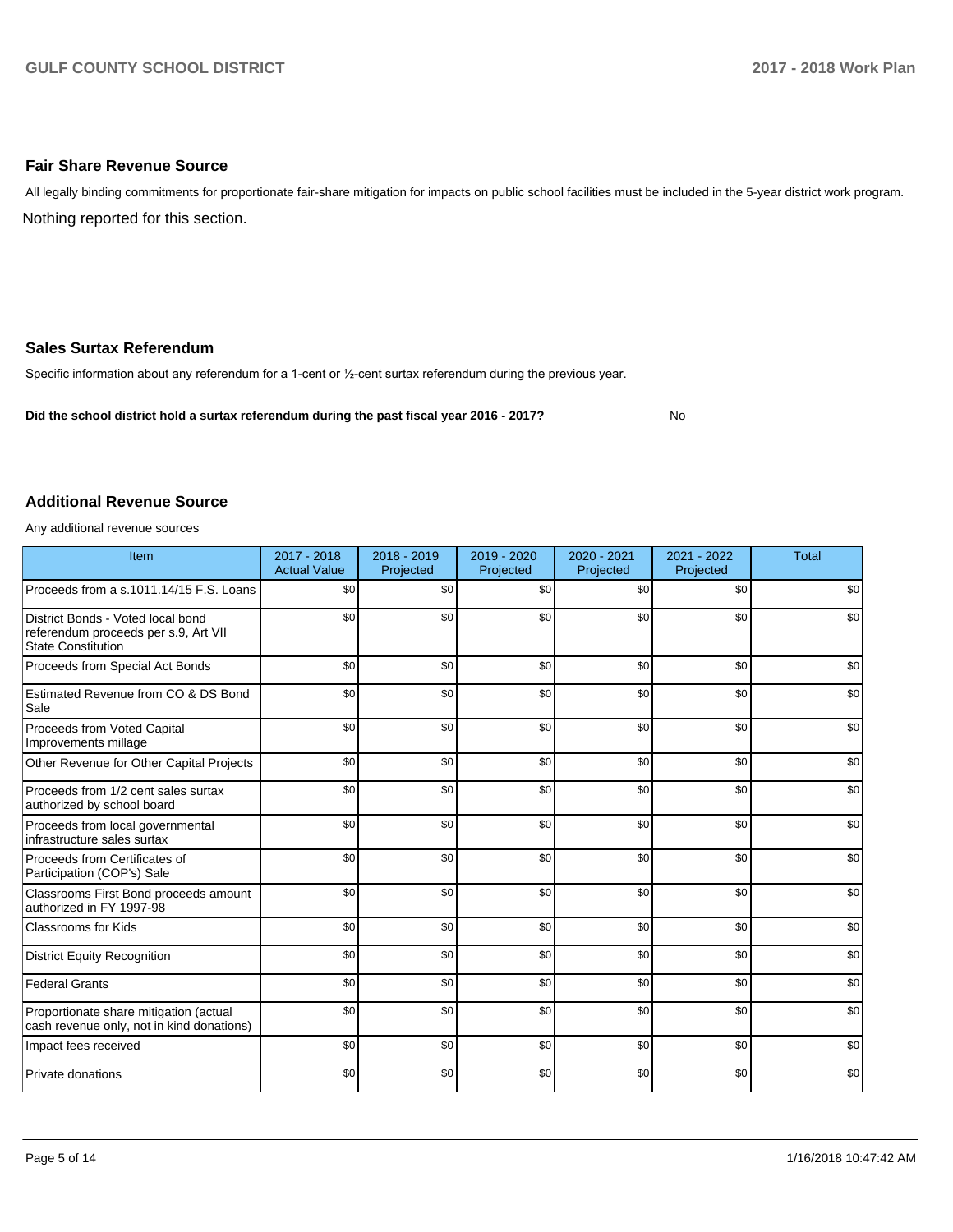## **GULF COUNTY SCHOOL DISTRICT 2017 - 2018 Work Plan**

| Grants from local governments or not-for-<br>profit organizations                                                         | \$0       | \$0     | \$0     | \$0     | \$0 | \$0       |
|---------------------------------------------------------------------------------------------------------------------------|-----------|---------|---------|---------|-----|-----------|
| Interest, Including Profit On Investment                                                                                  | \$2,000   | \$5,000 | \$5,000 | \$5,000 | \$0 | \$17,000  |
| Revenue from Bonds pledging proceeds<br>from 1 cent or 1/2 cent Sales Surtax                                              | \$0       | \$0     | \$0     | \$0     | \$0 | \$0       |
| <b>Total Fund Balance Carried Forward</b>                                                                                 | \$105,394 | \$0     | \$0     | \$0     | \$0 | \$105,394 |
| General Capital Outlay Obligated Fund<br><b>Balance Carried Forward From Total</b><br><b>Fund Balance Carried Forward</b> | \$0       | \$0     | \$0     | \$0     | \$0 | \$0       |
| <b>Special Facilities Construction Account</b>                                                                            | \$0       | \$0     | \$0     | \$0     | \$0 | \$0       |
| One Cent - 1/2 Cent Sales Surtax Debt<br>Service From Total Fund Balance Carried<br>Forward                               | \$0       | \$0     | \$0     | \$0     | \$0 | \$0       |
| Capital Outlay Projects Funds Balance<br>Carried Forward From Total Fund<br><b>Balance Carried Forward</b>                | \$0       | \$0     | \$0     | \$0     | \$0 | \$0       |
| <b>Subtotal</b>                                                                                                           | \$107,394 | \$5,000 | \$5,000 | \$5,000 | \$0 | \$122,394 |

## **Total Revenue Summary**

| <b>Item Name</b>                                           | 2017 - 2018<br><b>Budget</b> | $2018 - 2019$<br>Projected | $2019 - 2020$<br>Projected | 2020 - 2021<br>Projected | $2021 - 2022$<br>Projected | <b>Five Year Total</b> |
|------------------------------------------------------------|------------------------------|----------------------------|----------------------------|--------------------------|----------------------------|------------------------|
| Local 1.5 Mill Discretionary Capital Outlay<br>l Revenue   | \$1.118.009                  | \$0                        | \$0                        | \$0 <sub>1</sub>         | \$0                        | \$1,118,009            |
| PECO and 1.5 Mill Maint and Other 1.5<br>Mill Expenditures | (\$759,955)                  | (\$664, 199)               | (\$307,897)                | (\$557,897)              | (\$182,897)                | (\$2,472,845)          |
| <b>IPECO Maintenance Revenue</b>                           | \$82.103                     | \$82.103                   | \$82,103                   | \$82.103                 | \$82,103                   | \$410,515              |
| <b>Available 1.50 Mill for New</b><br><b>Construction</b>  | \$358.054                    | ( \$664, 199)              | (\$307,897)                | (\$557,897)              | (\$182,897)                | (\$1,354,836)          |

| <b>Item Name</b>                      | 2017 - 2018<br><b>Budget</b> | $2018 - 2019$<br>Projected | 2019 - 2020<br>Projected | 2020 - 2021<br>Projected | 2021 - 2022<br>Projected | <b>Five Year Total</b> |
|---------------------------------------|------------------------------|----------------------------|--------------------------|--------------------------|--------------------------|------------------------|
| ICO & DS Revenue                      | \$11,077                     | \$11,077                   | \$11,077                 | \$11,077                 | \$11,077                 | \$55,385               |
| <b>IPECO New Construction Revenue</b> | \$0                          | \$0                        | \$19,601                 | \$69,404                 | \$87,000                 | \$176,005              |
| Other/Additional Revenue              | \$107,394                    | \$5,000                    | \$5,000                  | \$5,000                  | \$0                      | \$122,394              |
| <b>Total Additional Revenuel</b>      | \$118,471                    | \$16,077                   | \$35,678                 | \$85,481                 | \$98,077                 | \$353,784              |
| <b>Total Available Revenue</b>        | \$476.525                    | $($ \$648,122)             | ( \$272, 219)            | $($ \$472,416)           | $($ \$84,820)            | $($ \$1,001,052)       |

# **Project Schedules**

## **Capacity Project Schedules**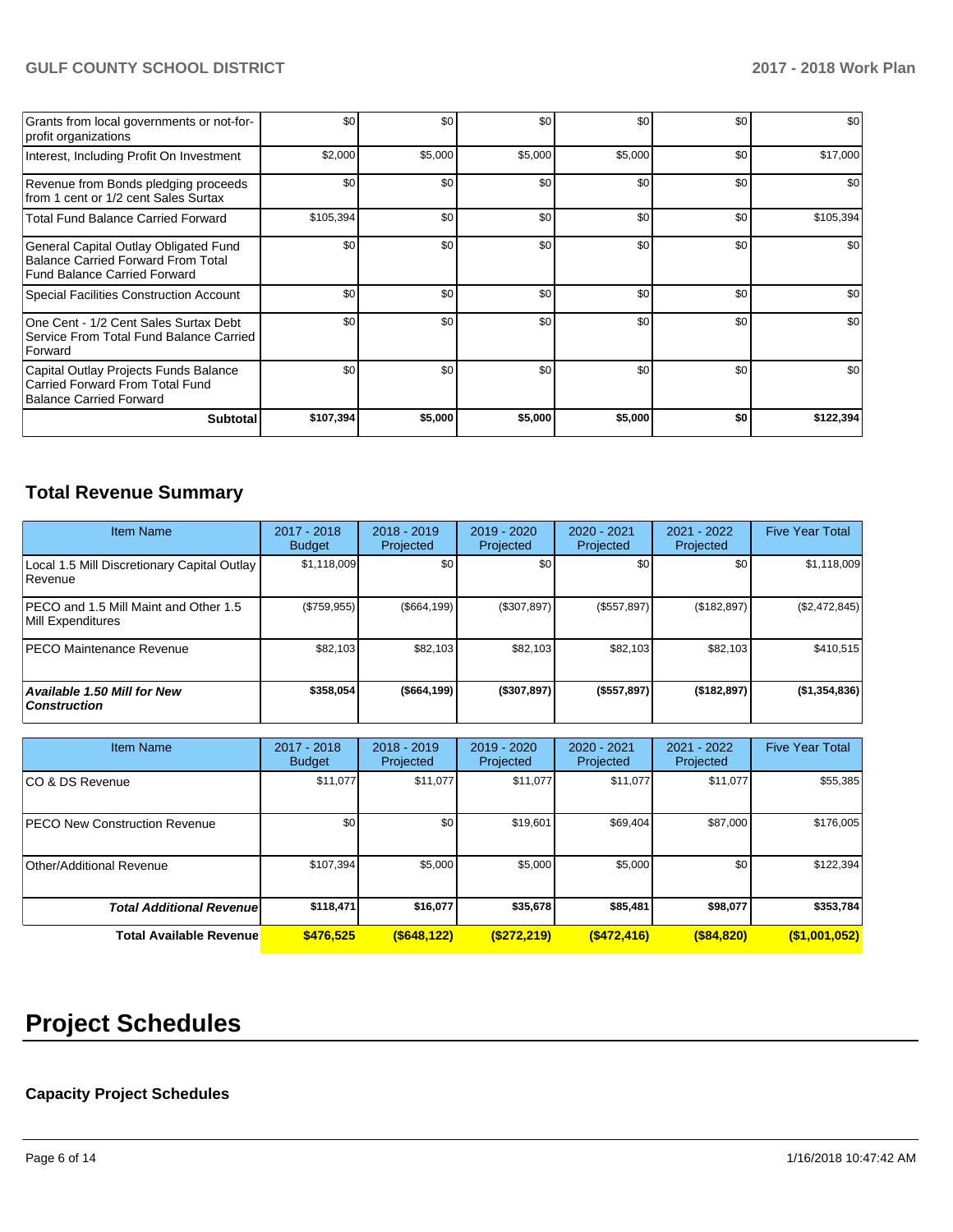A schedule of capital outlay projects necessary to ensure the availability of satisfactory classrooms for the projected student enrollment in K-12 programs.

Nothing reported for this section.

Nothing reported for this section.

## **Other Project Schedules**

Major renovations, remodeling, and additions of capital outlay projects that do not add capacity to schools.

| <b>Project Description</b>                               | Location                         | $2017 - 2018$<br><b>Actual Budget</b> | $2018 - 2019$<br>Projected | 2019 - 2020<br>Projected | 2020 - 2021<br>Projected | 2021 - 2022<br>Projected | <b>Total</b>  | Funded |
|----------------------------------------------------------|----------------------------------|---------------------------------------|----------------------------|--------------------------|--------------------------|--------------------------|---------------|--------|
| covered outdoor p.e. facility                            | <b>WEWAHITCHKA</b><br>ELEMENTARY | \$200,000                             | \$0                        | \$0                      | \$0                      | \$0                      | \$200,000 Yes |        |
| Project description not specified Location not specified |                                  | \$0                                   | \$0                        | \$0                      | \$0                      | \$0                      |               | \$0 No |
| Project description not specified Location not specified |                                  | \$0                                   | \$0                        | \$0                      | \$0                      | \$0                      |               | \$0 No |
| Project description not specified Location not specified |                                  | \$0                                   | \$0                        | \$0                      | \$0                      | \$0                      |               | \$0 No |
| Project description not specified Location not specified |                                  | \$0                                   | \$0                        | \$0                      | \$0                      | \$0                      |               | \$0 No |
| Project description not specified Location not specified |                                  | \$0                                   | \$0                        | \$0                      | \$0                      | \$0                      |               | \$0 No |
| Project description not specified Location not specified |                                  | \$0                                   | \$0                        | \$0                      | \$0                      | \$0                      |               | \$0 No |
|                                                          |                                  | \$200,000                             | \$0                        | \$0                      | \$0                      | \$0                      | \$200,000     |        |

## **Additional Project Schedules**

Any projects that are not identified in the last approved educational plant survey.

| <b>Project Description</b>           | Location                          | <b>Num</b> | 2017 - 2018<br>Classroom Actual Budget | $\vert$ 2018 - 2019<br>Projected | 2019 - 2020<br>Projected | $2020 - 2021$<br>Projected | 2021 - 2022<br>Projected | <b>Total</b> | Funded |
|--------------------------------------|-----------------------------------|------------|----------------------------------------|----------------------------------|--------------------------|----------------------------|--------------------------|--------------|--------|
| Project description not<br>specified | <b>ILocation not</b><br>specified |            | \$0                                    | \$0                              | \$0                      | \$0                        | \$0                      |              | \$0 No |
|                                      |                                   |            | \$0                                    | \$0                              | \$0                      | \$0                        | \$0                      | \$0          |        |

**Non Funded Growth Management Project Schedules**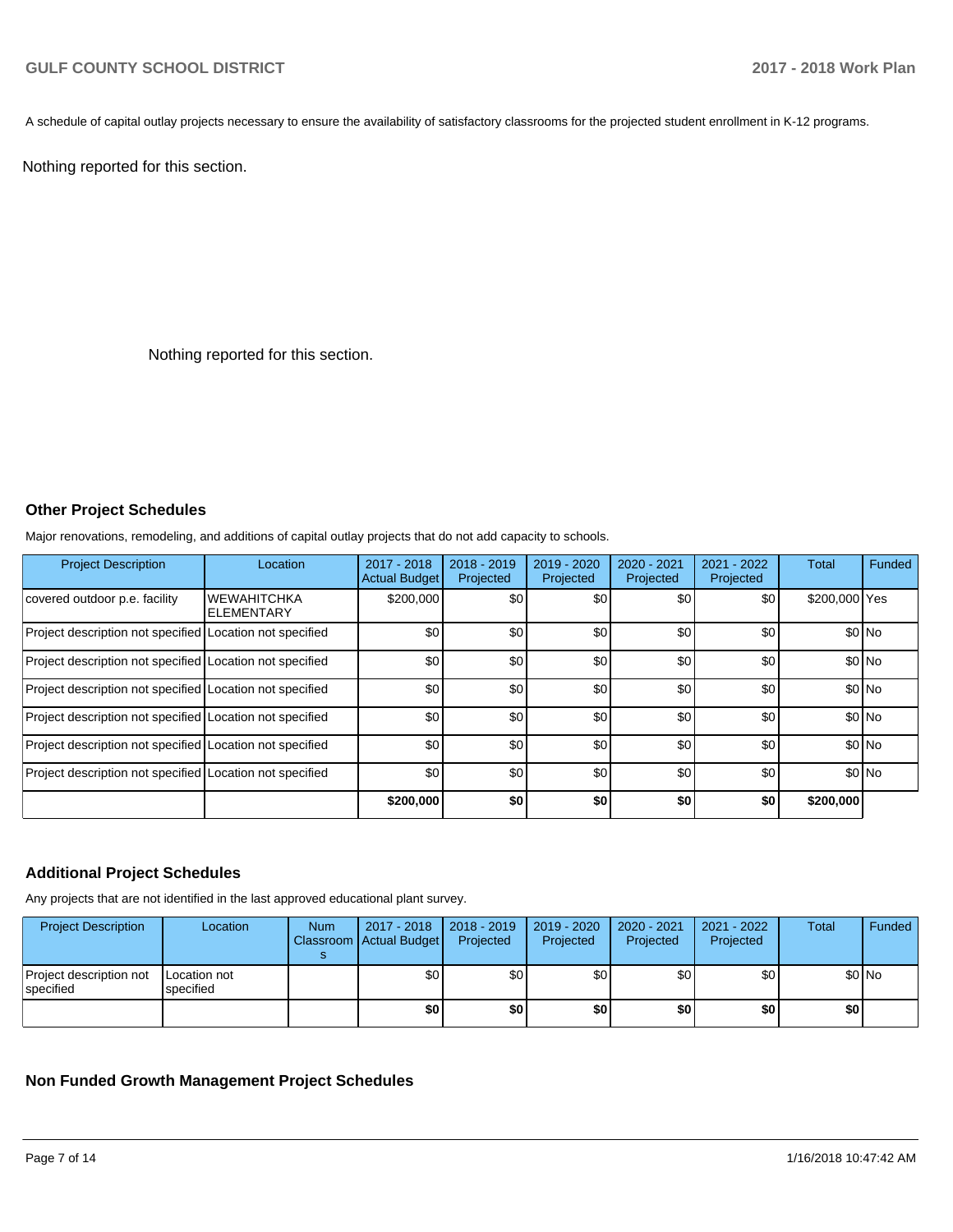Schedule indicating which projects, due to planned development, that CANNOT be funded from current revenues projected over the next five years.

Nothing reported for this section.

## **Tracking**

## **Capacity Tracking**

| Location                                            | $2017 -$<br>2018 Satis.<br>Stu. Sta. | Actual<br>$2017 -$<br><b>2018 FISH</b><br>Capacity | Actual<br>$2016 -$<br>2017<br><b>COFTE</b> | # Class<br>Rooms | Actual<br>Average<br>$2017 -$<br>2018 Class<br><b>Size</b> | Actual<br>$2017 -$<br>2018<br><b>Utilization</b> | <b>New</b><br>Stu.<br>Capacity | <b>New</b><br>Rooms to<br>be<br>Added/Re<br>moved | Projected<br>$2021 -$<br>2022<br><b>COFTE</b> | Projected<br>$2021 -$<br>2022<br><b>Utilization</b> | Projected<br>$2021 -$<br>2022 Class<br><b>Size</b> |
|-----------------------------------------------------|--------------------------------------|----------------------------------------------------|--------------------------------------------|------------------|------------------------------------------------------------|--------------------------------------------------|--------------------------------|---------------------------------------------------|-----------------------------------------------|-----------------------------------------------------|----------------------------------------------------|
| <b>WEWAHITCHKA</b><br><b>IELEMENTARY</b>            | 567                                  | 567                                                | 470                                        | 30 <sub>l</sub>  | 16                                                         | 83.00 %                                          |                                | $\Omega$                                          | 0                                             | 0.00%                                               | 0                                                  |
| <b>PORT SAINT JOE</b><br><b>IELEMENTARY</b>         | 760                                  | 760                                                | 556                                        | 37               | 15                                                         | 73.00 %                                          |                                | $\Omega$                                          | $\Omega$                                      | 0.00%                                               | $\mathbf 0$                                        |
| <b>IPORT SAINT JOE</b><br><b>JUNIOR SENIOR HIGH</b> | 1,108                                | 997                                                | 509                                        | 47               | 11                                                         | 51.00 %                                          |                                | $\Omega$                                          | 0                                             | 0.00%                                               | $\mathbf 0$                                        |
| <b>HIGHLAND VIEW</b><br><b>IELEMENTARY</b>          | 0                                    | 0                                                  |                                            | $\overline{0}$   | $\Omega$                                                   | 0.00%                                            |                                | $\Omega$                                          | 0                                             | 0.00%                                               | $\mathbf 0$                                        |
| <b>WEWAHITCHKA JUNIOR</b><br><b>SENIOR HIGH</b>     | 786                                  | 707                                                | 349                                        | 35 <sub>1</sub>  | 10                                                         | 49.00 %                                          |                                | $\Omega$                                          | 0                                             | 0.00%                                               | $\mathbf 0$                                        |
| <b>GULF ADULT SCHOOL</b>                            | 72                                   | 108                                                |                                            | 3                |                                                            | 4.00 %                                           | 0                              | $\Omega$                                          | 0                                             | 0.00%                                               | 0                                                  |
|                                                     | 3,293                                | 3,139                                              | 1,887                                      | 152              | 12                                                         | 60.11 %                                          |                                | $\Omega$                                          | 0                                             | 0.00%                                               | $\mathbf 0$                                        |

The COFTE Projected Total (0) for 2021 - 2022 must match the Official Forecasted COFTE Total (1,933 ) for 2021 - 2022 before this section can be completed. In the event that the COFTE Projected Total does not match the Official forecasted COFTE, then the Balanced Projected COFTE Table should be used to balance COFTE.

| Projected COFTE for 2021 - 2022 |       |  |  |  |  |
|---------------------------------|-------|--|--|--|--|
| Elementary (PK-3)               | 616   |  |  |  |  |
| Middle (4-8)                    | 783   |  |  |  |  |
| High (9-12)                     | 534   |  |  |  |  |
|                                 | 1,933 |  |  |  |  |

| <b>Grade Level Type</b> | <b>Balanced Projected</b><br>COFTE for 2021 - 2022 |
|-------------------------|----------------------------------------------------|
| Elementary (PK-3)       | 616                                                |
| Middle (4-8)            | 783                                                |
| High (9-12)             | 534                                                |
|                         | 1,933                                              |

## **Relocatable Replacement**

Number of relocatable classrooms clearly identified and scheduled for replacement in the school board adopted financially feasible 5-year district work program.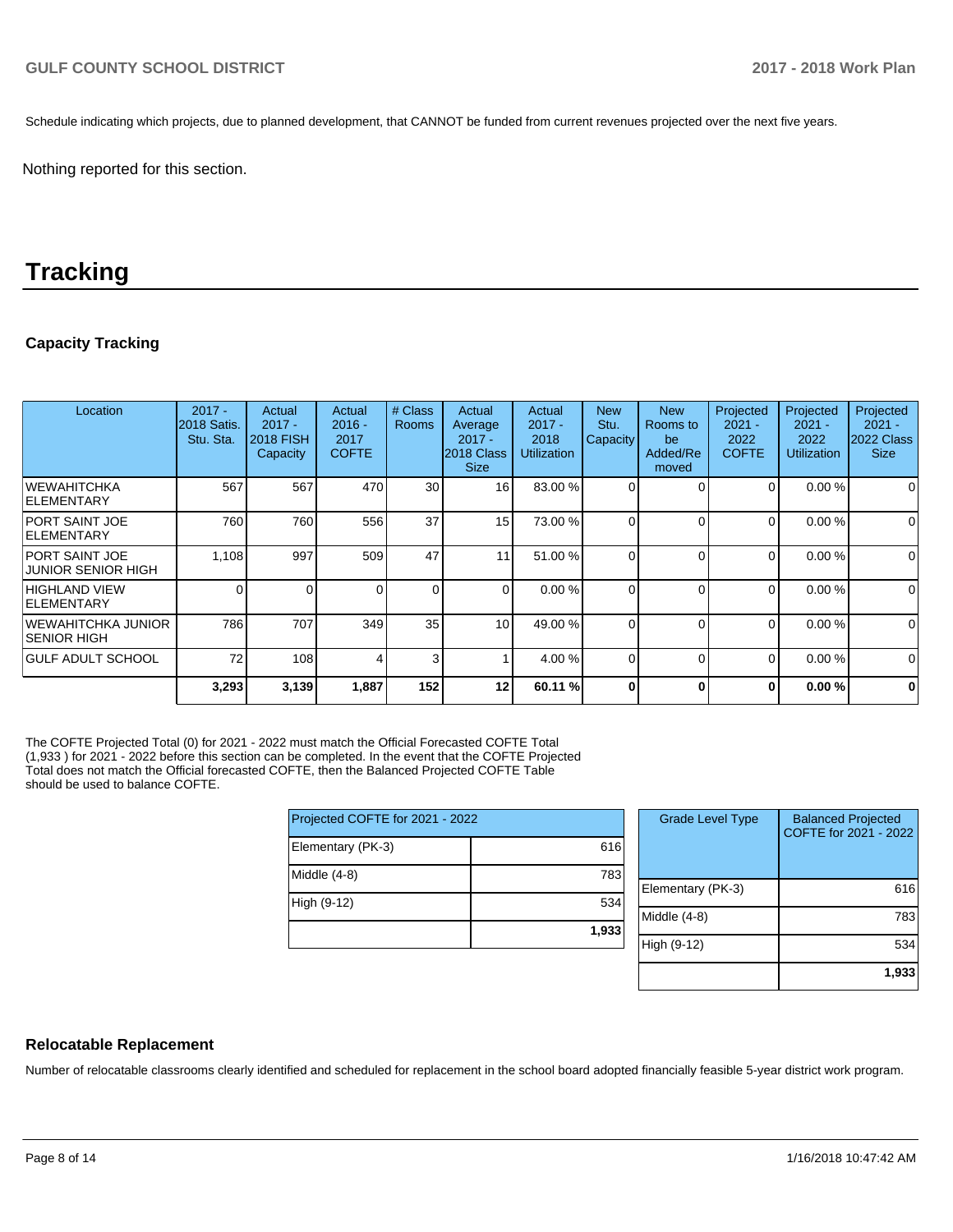| _ocation                                | 2018<br>2017 | 2019<br>$2018 -$ | 2019 - 2020 | $-2021$<br>$2020 - 1$ | $-2022$<br>2021 | Year 5 Total |
|-----------------------------------------|--------------|------------------|-------------|-----------------------|-----------------|--------------|
| `otal .<br>l Relocatable Replacements:I |              |                  |             |                       |                 | 0            |

## **Charter Schools Tracking**

Information regarding the use of charter schools.

Nothing reported for this section.

## **Special Purpose Classrooms Tracking**

The number of classrooms that will be used for certain special purposes in the current year, by facility and type of classroom, that the district will, 1), not use for educational purposes, and 2), the co-teaching classrooms that are not open plan classrooms and will be used for educational purposes.

| School                                                    | <b>School Type</b>                   | # of Elementary<br>K-3 Classrooms | # of Middle 4-8<br><b>Classrooms</b> | $#$ of High 9-12<br><b>Classrooms</b> | # of $ESE$<br><b>Classrooms</b> | # of Combo<br><b>Classrooms</b> | <b>Total</b><br>Classrooms |
|-----------------------------------------------------------|--------------------------------------|-----------------------------------|--------------------------------------|---------------------------------------|---------------------------------|---------------------------------|----------------------------|
| <b>IPORT SAINT JOE ELEMENTARY</b>                         | Educational                          |                                   |                                      |                                       |                                 |                                 | 2                          |
| <b>PORT SAINT JOE JUNIOR SENIOR Educational</b><br>IHIGH. |                                      |                                   |                                      |                                       |                                 |                                 | 2                          |
| <b>IWEWAHITCHKA JUNIOR SENIOR</b><br>IHIGH                | Educational                          |                                   |                                      |                                       |                                 |                                 | 2                          |
|                                                           | <b>Total Educational Classrooms:</b> |                                   |                                      |                                       |                                 |                                 | -6                         |

| School                                            | School Type                          | # of Elementary<br>K-3 Classrooms | # of Middle 4-8<br><b>Classrooms</b> | # of High $9-12$<br><b>Classrooms</b> | # of $ESE$<br><b>Classrooms</b> | # of Combo<br><b>Classrooms</b> | Total<br>Classrooms |
|---------------------------------------------------|--------------------------------------|-----------------------------------|--------------------------------------|---------------------------------------|---------------------------------|---------------------------------|---------------------|
| <b>PORT SAINT JOE ELEMENTARY</b>                  | Co-Teaching                          |                                   |                                      |                                       |                                 |                                 | 2                   |
| PORT SAINT JOE JUNIOR SENIOR Co-Teaching<br>IHIGH |                                      |                                   |                                      |                                       |                                 |                                 | 2                   |
| <b>WEWAHITCHKA JUNIOR SENIOR</b><br>IHIGH         | Co-Teaching                          |                                   |                                      |                                       |                                 |                                 | 2                   |
|                                                   | <b>Total Co-Teaching Classrooms:</b> |                                   |                                      |                                       |                                 |                                 | 6                   |

## **Infrastructure Tracking**

**Necessary offsite infrastructure requirements resulting from expansions or new schools. This section should include infrastructure information related to capacity project schedules and other project schedules (Section 4).** 

Not Specified

**Proposed location of planned facilities, whether those locations are consistent with the comprehensive plans of all affected local governments, and recommendations for infrastructure and other improvements to land adjacent to existing facilities. Provisions of 1013.33(12), (13) and (14) and 1013.36 must be addressed for new facilities planned within the 1st three years of the plan (Section 5).** 

Not Specified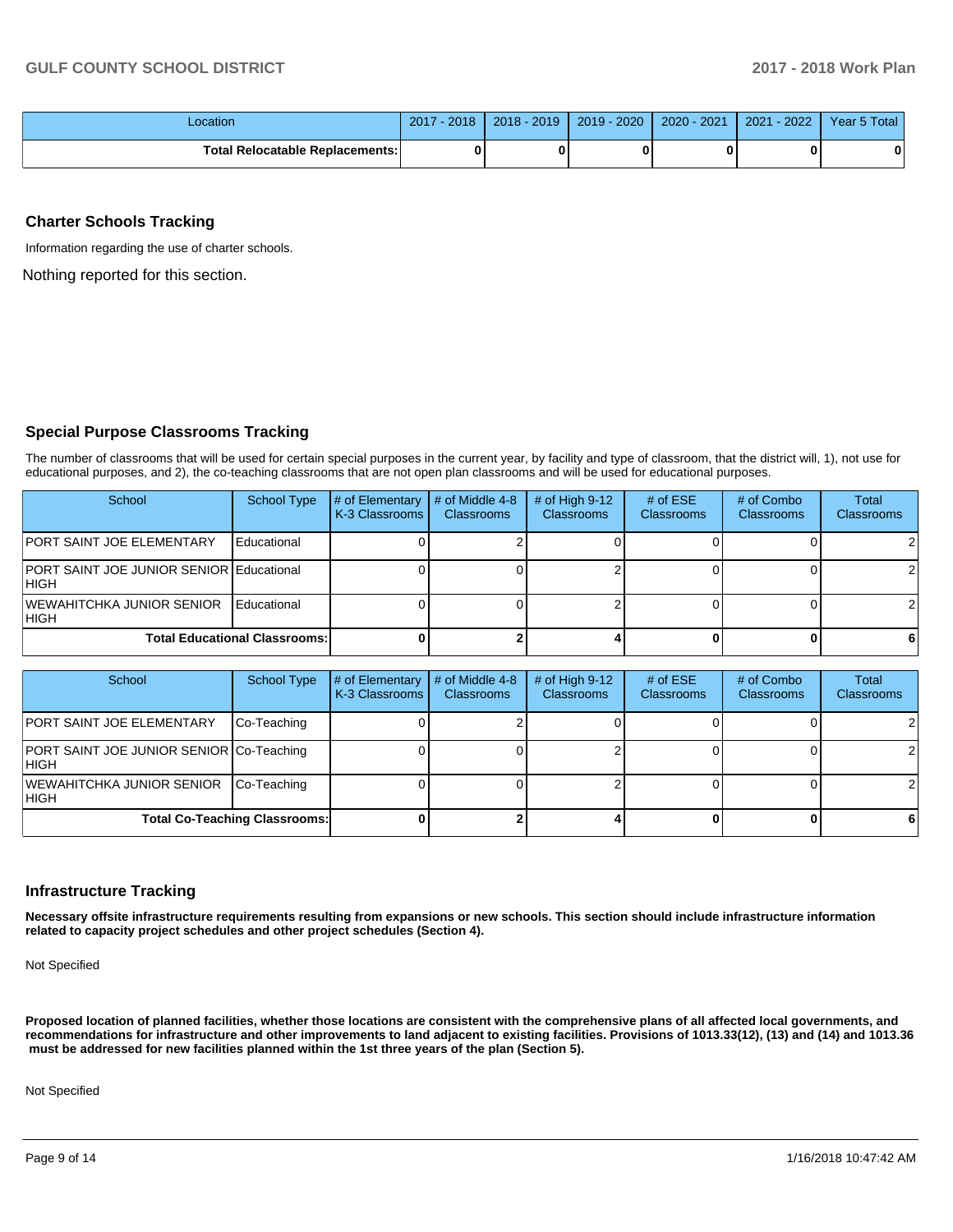**Consistent with Comp Plan?** No

#### **Net New Classrooms**

The number of classrooms, by grade level and type of construction, that were added during the last fiscal year.

| List the net new classrooms added in the 2016 - 2017 fiscal year.                                                                                       |                              |                                   |                                |                        | List the net new classrooms to be added in the 2017 - 2018 fiscal<br>year. |                            |                              |                        |  |
|---------------------------------------------------------------------------------------------------------------------------------------------------------|------------------------------|-----------------------------------|--------------------------------|------------------------|----------------------------------------------------------------------------|----------------------------|------------------------------|------------------------|--|
| "Classrooms" is defined as capacity carrying classrooms that are added to increase<br>capacity to enable the district to meet the Class Size Amendment. |                              |                                   |                                |                        | Totals for fiscal year 2017 - 2018 should match totals in Section 15A.     |                            |                              |                        |  |
| Location                                                                                                                                                | $2016 - 2017$ #<br>Permanent | $2016 - 2017$ #<br><b>Modular</b> | $2016 - 2017$ #<br>Relocatable | $2016 - 2017$<br>Total | $2017 - 2018$ #<br>Permanent                                               | $2017 - 2018$ #<br>Modular | 2017 - 2018 #<br>Relocatable | $2017 - 2018$<br>Total |  |
| Elementary (PK-3)                                                                                                                                       |                              |                                   |                                |                        |                                                                            |                            |                              |                        |  |
| Middle (4-8)                                                                                                                                            |                              |                                   |                                |                        |                                                                            |                            |                              |                        |  |
| High (9-12)                                                                                                                                             |                              |                                   |                                |                        |                                                                            |                            |                              |                        |  |
|                                                                                                                                                         |                              |                                   |                                |                        |                                                                            |                            |                              |                        |  |

## **Relocatable Student Stations**

Number of students that will be educated in relocatable units, by school, in the current year, and the projected number of students for each of the years in the workplan.

| <b>Site</b>                       | 2017 - 2018 | $2018 - 2019$ | $2019 - 2020$ | $2020 - 2021$ | 2021 - 2022 | 5 Year Average |
|-----------------------------------|-------------|---------------|---------------|---------------|-------------|----------------|
| IWEWAHITCHKA ELEMENTARY           | 25          |               |               |               |             |                |
| <b>PORT SAINT JOE ELEMENTARY</b>  |             |               |               |               |             |                |
| PORT SAINT JOE JUNIOR SENIOR HIGH |             |               |               |               |             |                |
| HIGHLAND VIEW ELEMENTARY          |             |               |               |               |             |                |
| IWEWAHITCHKA JUNIOR SENIOR HIGH   |             |               |               |               |             |                |
| IGULF ADULT SCHOOL                |             |               |               |               |             |                |

| Totals for GULF COUNTY SCHOOL DISTRICT            |       |       |       |        |        |       |
|---------------------------------------------------|-------|-------|-------|--------|--------|-------|
| Total students in relocatables by year.           | 25    |       |       |        |        |       |
| Total number of COFTE students projected by year. | 1,895 | 1.901 | 1.918 | 1.9141 | 1,9331 | 1.912 |
| Percent in relocatables by year.                  | 1%    | 0%    | 0%    | 0%     | 0 % I  | $0\%$ |

## **Leased Facilities Tracking**

Exising leased facilities and plans for the acquisition of leased facilities, including the number of classrooms and student stations, as reported in the educational plant survey, that are planned in that location at the end of the five year workplan.

| Location               | # of Leased<br><b>IClassrooms 2017 - I</b><br>2018 | <b>FISH Student</b><br><b>Stations</b> | Owner | # of Leased<br>Classrooms 2021 -<br>2022 | <b>FISH Student</b><br>Stations |
|------------------------|----------------------------------------------------|----------------------------------------|-------|------------------------------------------|---------------------------------|
| WEWAHITCHKA ELEMENTARY |                                                    | 25 <sub>1</sub>                        |       |                                          | 01                              |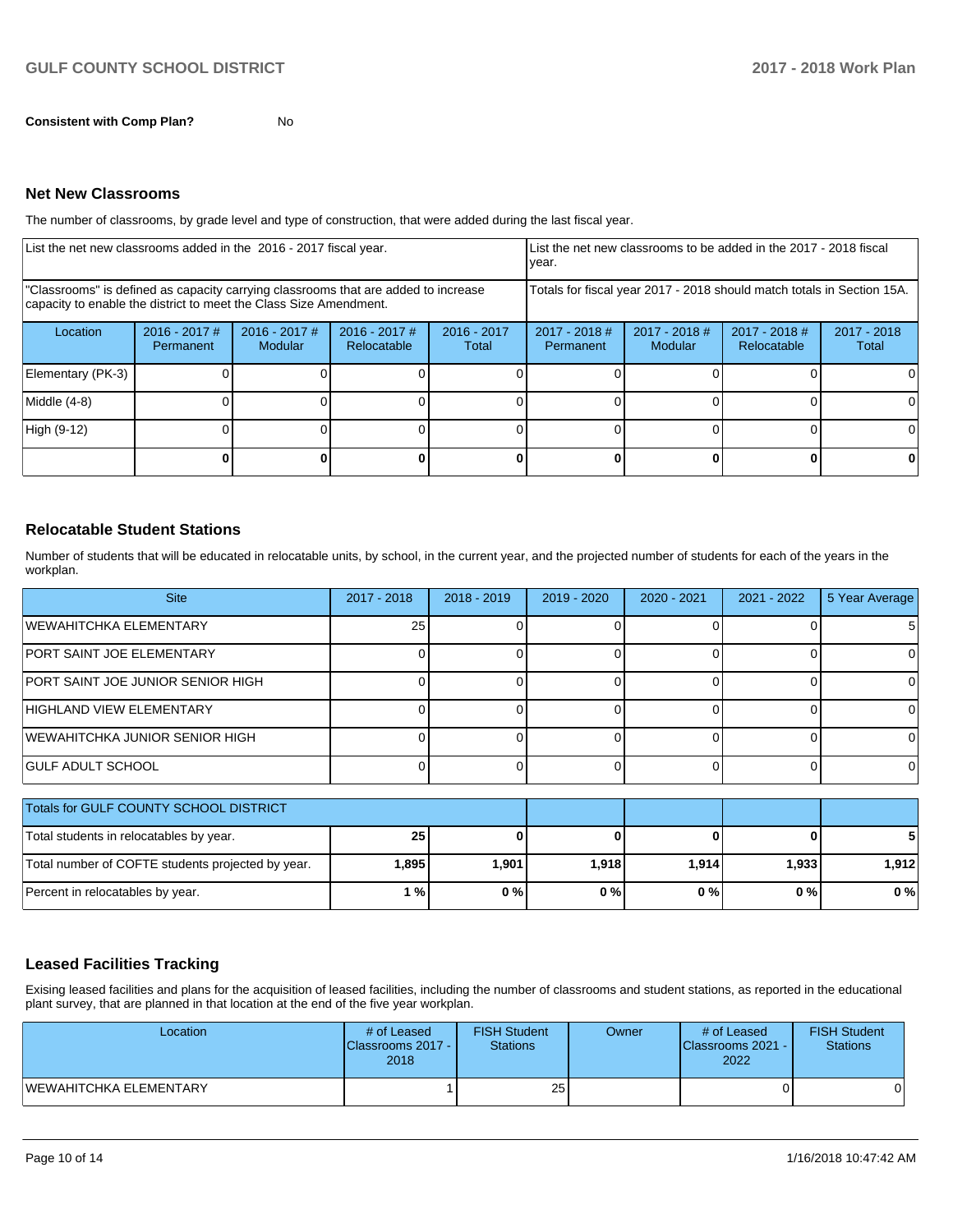| PORT SAINT JOE ELEMENTARY         |    |  |  |
|-----------------------------------|----|--|--|
| PORT SAINT JOE JUNIOR SENIOR HIGH |    |  |  |
| HIGHLAND VIEW ELEMENTARY          |    |  |  |
| WEWAHITCHKA JUNIOR SENIOR HIGH    |    |  |  |
| <b>GULF ADULT SCHOOL</b>          |    |  |  |
|                                   | 25 |  |  |

## **Failed Standard Relocatable Tracking**

Relocatable units currently reported by school, from FISH, and the number of relocatable units identified as 'Failed Standards'.

Nothing reported for this section.

## **Planning**

#### **Class Size Reduction Planning**

**Plans approved by the school board that reduce the need for permanent student stations such as acceptable school capacity levels, redistricting, busing, year-round schools, charter schools, magnet schools, public-private partnerships, multitrack scheduling, grade level organization, block scheduling, or other alternatives.**

 There is space available to meet the requirements for class size reduction. Projected COFTE numbers are predicted to drop in the next five years reducing the need for new classrooms.

## **School Closure Planning**

**Plans for the closure of any school, including plans for disposition of the facility or usage of facility space, and anticipated revenues.** 

No schools will be closed in Gulf County

## **Long Range Planning**

#### **Ten-Year Maintenance**

District projects and locations regarding the projected need for major renovation, repair, and maintenance projects within the district in years 6-10 beyond the projects plans detailed in the five years covered by the work plan.

Nothing reported for this section.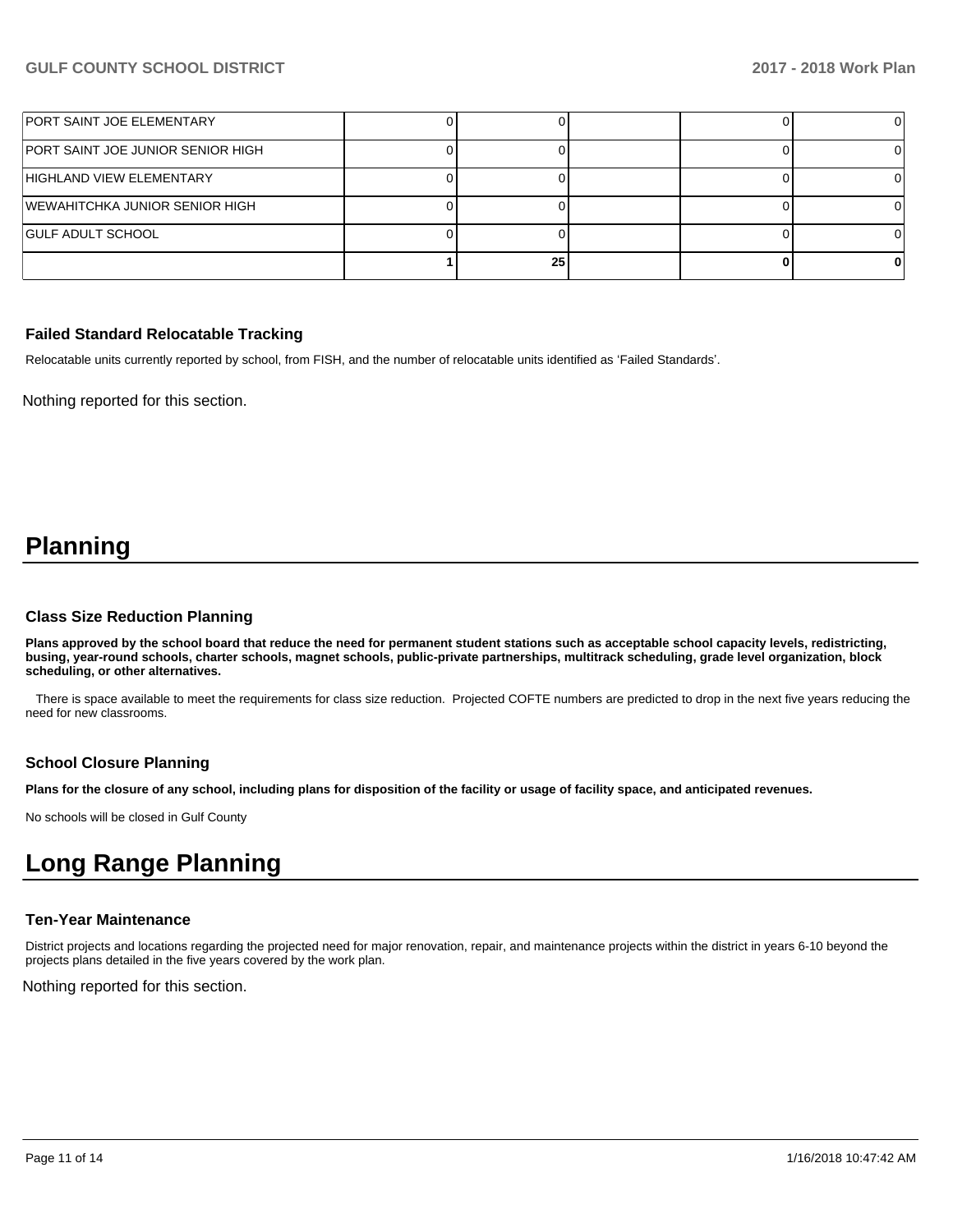## **Ten-Year Capacity**

Schedule of capital outlay projects projected to ensure the availability of satisfactory student stations for the projected student enrollment in K-12 programs for the future 5 years beyond the 5-year district facilities work program.

Nothing reported for this section.

#### **Ten-Year Planned Utilization**

Schedule of planned capital outlay projects identifying the standard grade groupings, capacities, and planned utilization rates of future educational facilities of the district for both permanent and relocatable facilities.

| <b>Grade Level Projections</b>   | <b>FISH</b><br><b>Student</b><br><b>Stations</b> | Actual 2016 -<br><b>2017 FISH</b><br>Capacity | Actual<br>$2016 -$<br>2017<br><b>COFTE</b> | Actual 2016 - 2017<br><b>Utilization</b> | Actual 2017 - 2018 / 2026 - 2027 new<br>Student Capacity to be added/removed | Projected 2026<br><b>2027 COFTE</b> | Projected 2026 -<br>2027 Utilization |
|----------------------------------|--------------------------------------------------|-----------------------------------------------|--------------------------------------------|------------------------------------------|------------------------------------------------------------------------------|-------------------------------------|--------------------------------------|
| Elementary - District<br> Totals | .327                                             | 1,327                                         | 0.025.08                                   | 77.24 %                                  | 1,025                                                                        | 1.025                               | 43.58 %                              |
| Middle - District Totals         | 1.894                                            | 1.704                                         | 857.49                                     | 50.29%                                   | 857                                                                          | 857                                 | 33.46 %                              |
| High - District Totals           |                                                  |                                               | 0.00                                       | 0.00%                                    |                                                                              |                                     | 0.00%                                |
| Other - ESE, etc                 | 72                                               | 108                                           | 4.17                                       | 3.70%                                    |                                                                              |                                     | 3.57 %                               |
|                                  | 3,293                                            | 3,139                                         | .886.74                                    | 60.11 %                                  | 1,886                                                                        | 1,886                               | 37.53 %                              |

**Combination schools are included with the middle schools for student stations, capacity, COFTE and utilization purposes because these facilities all have a 90% utilization factor. Use this space to explain or define the grade groupings for combination schools.** 

No comments to report.

#### **Ten-Year Infrastructure Planning**

**Proposed Location of Planned New, Remodeled, or New Additions to Facilities in 06 thru 10 out years (Section 28).**

Nothing reported for this section.

Plans for closure of any school, including plans for disposition of the facility or usage of facility space, and anticipated revenues in the 06 thru 10 out **years (Section 29).**

Nothing reported for this section.

#### **Twenty-Year Maintenance**

District projects and locations regarding the projected need for major renovation, repair, and maintenance projects within the district in years 11-20 beyond the projects plans detailed in the five years covered by the work plan.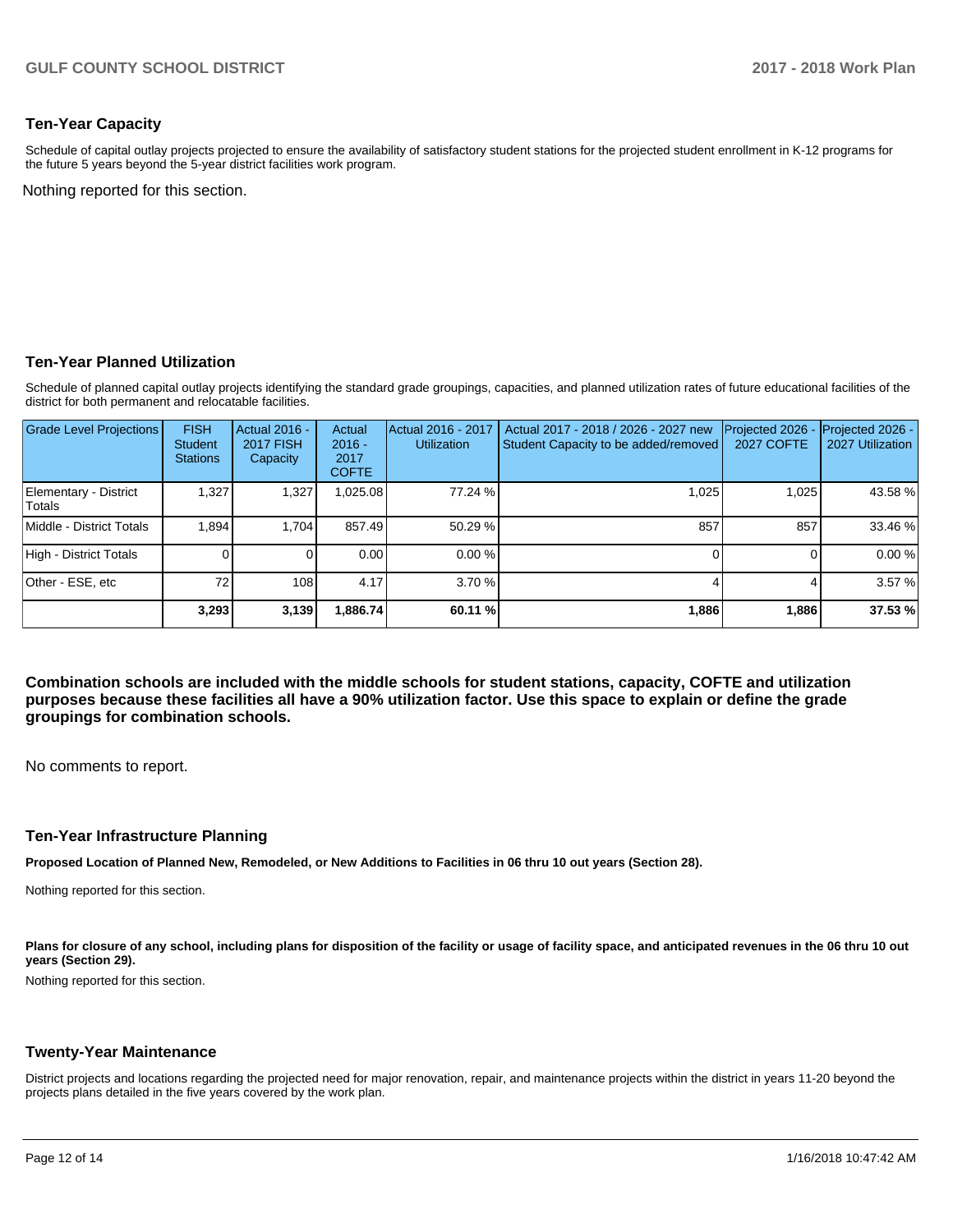Nothing reported for this section.

## **Twenty-Year Capacity**

Schedule of capital outlay projects projected to ensure the availability of satisfactory student stations for the projected student enrollment in K-12 programs for the future 11-20 years beyond the 5-year district facilities work program.

Nothing reported for this section.

## **Twenty-Year Planned Utilization**

Schedule of planned capital outlay projects identifying the standard grade groupings, capacities, and planned utilization rates of future educational facilities of the district for both permanent and relocatable facilities.

| <b>Grade Level Projections</b>         | <b>FISH</b><br><b>Student</b><br><b>Stations</b> | Actual 2016 -<br><b>2017 FISH</b><br>Capacity | Actual<br>$2016 -$<br>2017<br><b>COFTE</b> | Actual 2016 - 2017<br><b>Utilization</b> | Actual 2017 - 2018 / 2036 - 2037 new<br>Student Capacity to be added/removed | Projected 2036<br><b>2037 COFTE</b> | Projected 2036 -<br>2037 Utilization |
|----------------------------------------|--------------------------------------------------|-----------------------------------------------|--------------------------------------------|------------------------------------------|------------------------------------------------------------------------------|-------------------------------------|--------------------------------------|
| Elementary - District<br><b>Totals</b> | 1.327                                            | 1,327                                         | 0.025.08                                   | 77.24 %                                  | 1,025                                                                        | 1,025                               | 43.58%                               |
| Middle - District Totals               | 1.894                                            | 1.704                                         | 857.49                                     | 50.29 %                                  | 857                                                                          | 857                                 | 33.46 %                              |
| High - District Totals                 |                                                  |                                               | 0.00                                       | 0.00%                                    |                                                                              |                                     | 0.00%                                |
| Other - ESE, etc                       | 72                                               | 108                                           | 4.17                                       | 3.70%                                    |                                                                              |                                     | 3.57 %                               |
|                                        | 3,293                                            | 3,139                                         | 1,886.74                                   | 60.11 %                                  | 1,886                                                                        | 1,886                               | 37.53 %                              |

**Combination schools are included with the middle schools for student stations, capacity, COFTE and utilization purposes because these facilities all have a 90% utilization factor. Use this space to explain or define the grade groupings for combination schools.** 

No comments to report.

**Twenty-Year Infrastructure Planning**